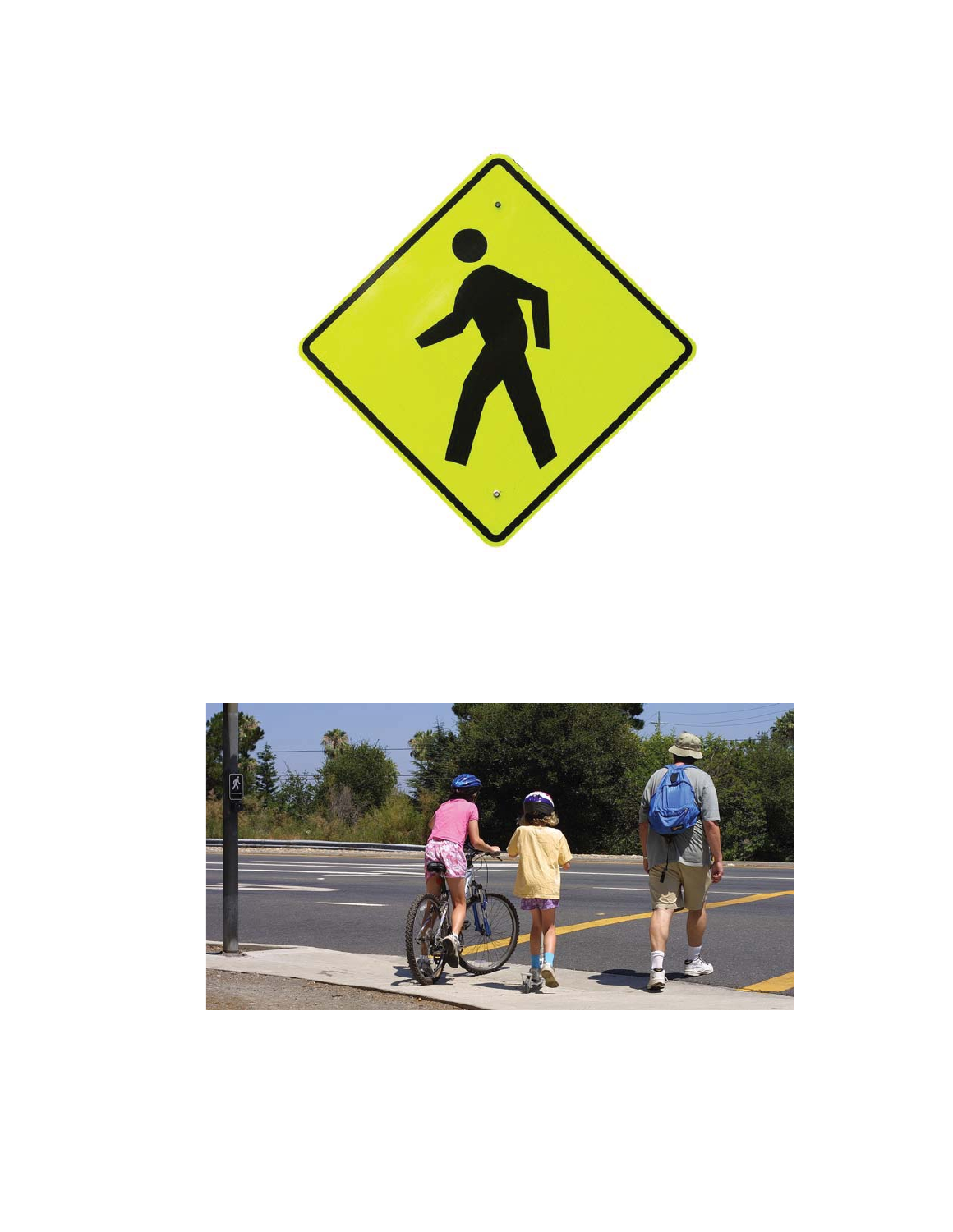# **SECTION SEVEN**

# PEDESTRIAN ELEMENT

The Pedestrian Element focuses on two different pedestrian needs: traveling along expressways and crossing the expressways. To identify projects for travel along the expressways, a pedestrian facilities plan was developed covering the entire length of each expressway. For crossing needs, high-demand crossing locations were identified for crossing enhancement treatments.

## Pedestrian Facilities Along the Expressways

In 1991, the Santa Clara County Board of Supervisors adopted a "Policy for Bicycle and Pedestrian Usage of the Expressways." The policy stated that the Board is committed to accommodating pedestrians wherever possible, subject to safety considerations and fiscal constraints. Since 1991, other agencies such as the Federal Highway Administration (FHWA), Caltrans, and Santa Clara Valley Transportation Authority (VTA), have developed policies and design guidelines to facilitate pedestrian use of roadway corridors. The types and designs of pedestrian facilities on expressways will continue to evolve as new policies, legislation, and design guidelines are developed. The County's 1991 policy is still in effect today and is supported in the Pedestrian Element's recommendations.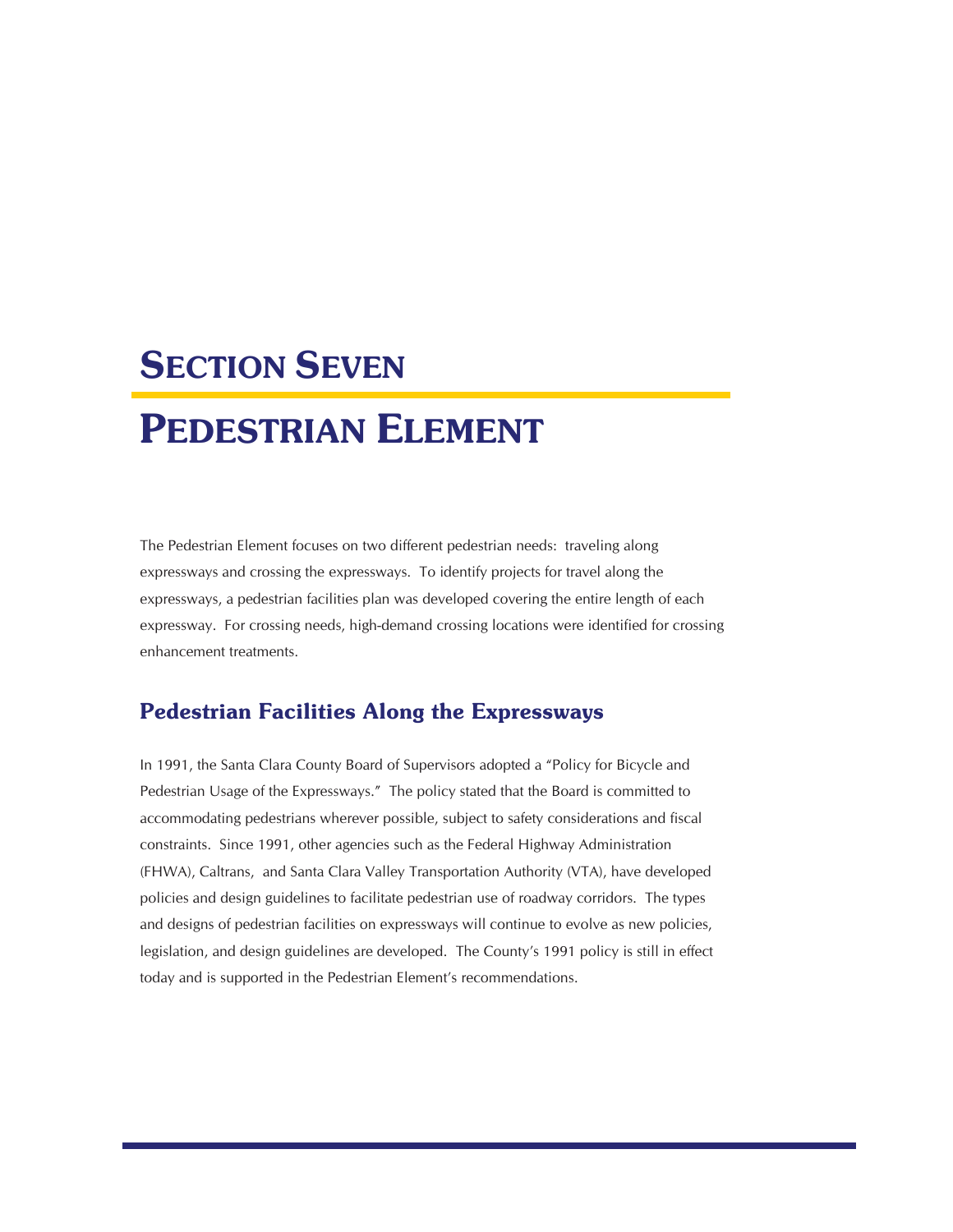## *Pedestrian Use of Expressways*

Pedestrians walk along the expressways for a variety of reasons including: to access a bus stop or building that fronts on the expressway; because there is no parallel facility available or no other way to cross a barrier such as a creek or freeway; because they are unaware of alternate routes; or for emergency needs (e.g., their car breaks down). Sometimes, the expressway is simply the most direct route to their destination.

There are also a variety of conditions along the expressways that affect the level of pedestrian demand and how pedestrian-friendly the expressway is. These conditions include:

- $\cdot$  All but one of the expressways are posted with speed limits of 45 or 50 miles per hour. Some of the expressways have high-occupancy vehicle (HOV) lanes in the right-hand lane.
- ◆ Most of the shoulder widths are six feet wide but there are some areas where, due to limited right-of-way, shoulders are narrower. Shoulders are used for bicycle travel, vehicular emergencies, traffic enforcement, and other emergency vehicle use.
- Most of the expressways have little or no additional right-of-way available. Pavement and landscaping may be using all right-of-way available leaving no room behind the curb line.
- $\triangle$  Generally, there are few destinations fronting on the expressways. Buildings tend to have their backs to the expressway with access points off a parallel local street, but some expressway sections do have retail/commercial development fronting on the expressway.
- ◆ Frontage roads and nearby parallel roads, trails, or easements are available along portions of the expressways.

The expressway vision statements all classify the expressways as arterials; however, the type of arterial ranges from high-end express arterials with some freeway-like sections to local, multimodal arterials. These vision statements imply a different approach to pedestrian facilities for each expressway. In general, for the freeway-like sections, a parallel pedestrian facility is preferred while for the local arterials, sidewalks along the expressways are encouraged.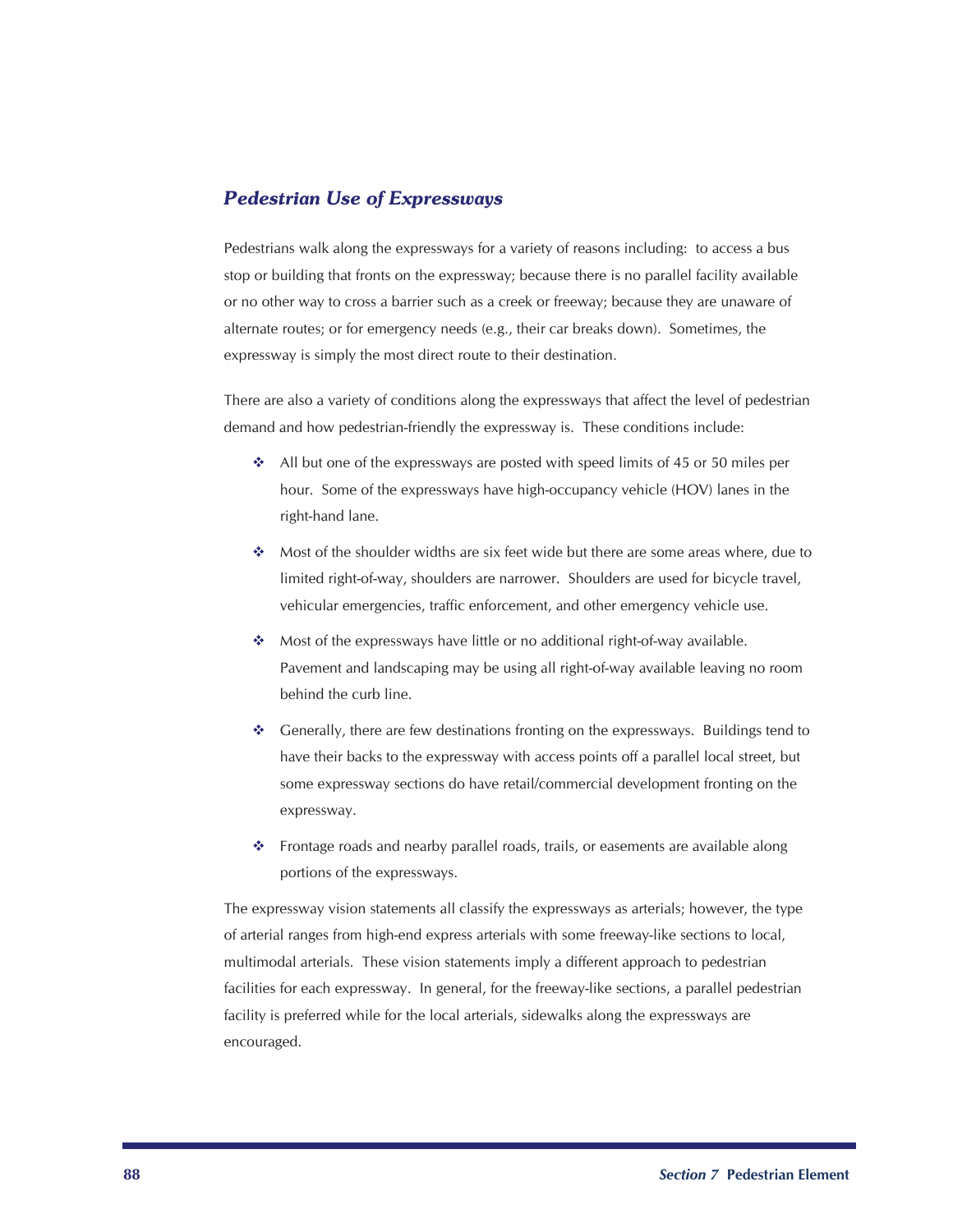### *Recommended Pedestrian Facilities*

To help identify pedestrian needs and projects, an inventory of existing pedestrian facilities and conditions along each expressway was developed. The inventory included existing sidewalks, shoulder widths, informal paths, frontage roads, parallel creek trails, surrounding land uses, and locations of bus stops, schools, and other destination points. With the help of the inventory, a pedestrian facilities plan was developed covering the length of each expressway. Pedestrian treatments varied along sections of the expressways based on physical conditions, pedestrian needs, fronting land uses, and community development plans. Figure 7-1 illustrates the pedestrian plan for each expressway with the following pedestrian provisions and recommended improvements for pedestrian travel along the expressways.

**Sidewalks --** Existing sidewalk locations and proposed new sidewalks are shown. New sidewalks are recommended to close gaps, access transit stops, and provide access to land uses fronting on the expressway.

Table 7-1 provides a list of new sidewalk projects totaling \$6.6 million. Approximately \$1.4 million of this need can be met as part of roadway capacity/operational improvements. The remaining \$5.2 million in sidewalk improvements will have to be pursued as independent projects. The new sidewalk locations for Montague Expressway are not listed on Table 7-1 because they are already included in the 8-lane widening project, which is currently partially funded.

Some of these sidewalks may not be deliverable. A final determination will need to be made in context of the overall finishing treatments for the expressway. As discussed in the Finishing Program Element, when right-of-way is limited, some tradeoff decisions may be needed about sidewalks, sound walls, and landscaping for each project location as funds become available.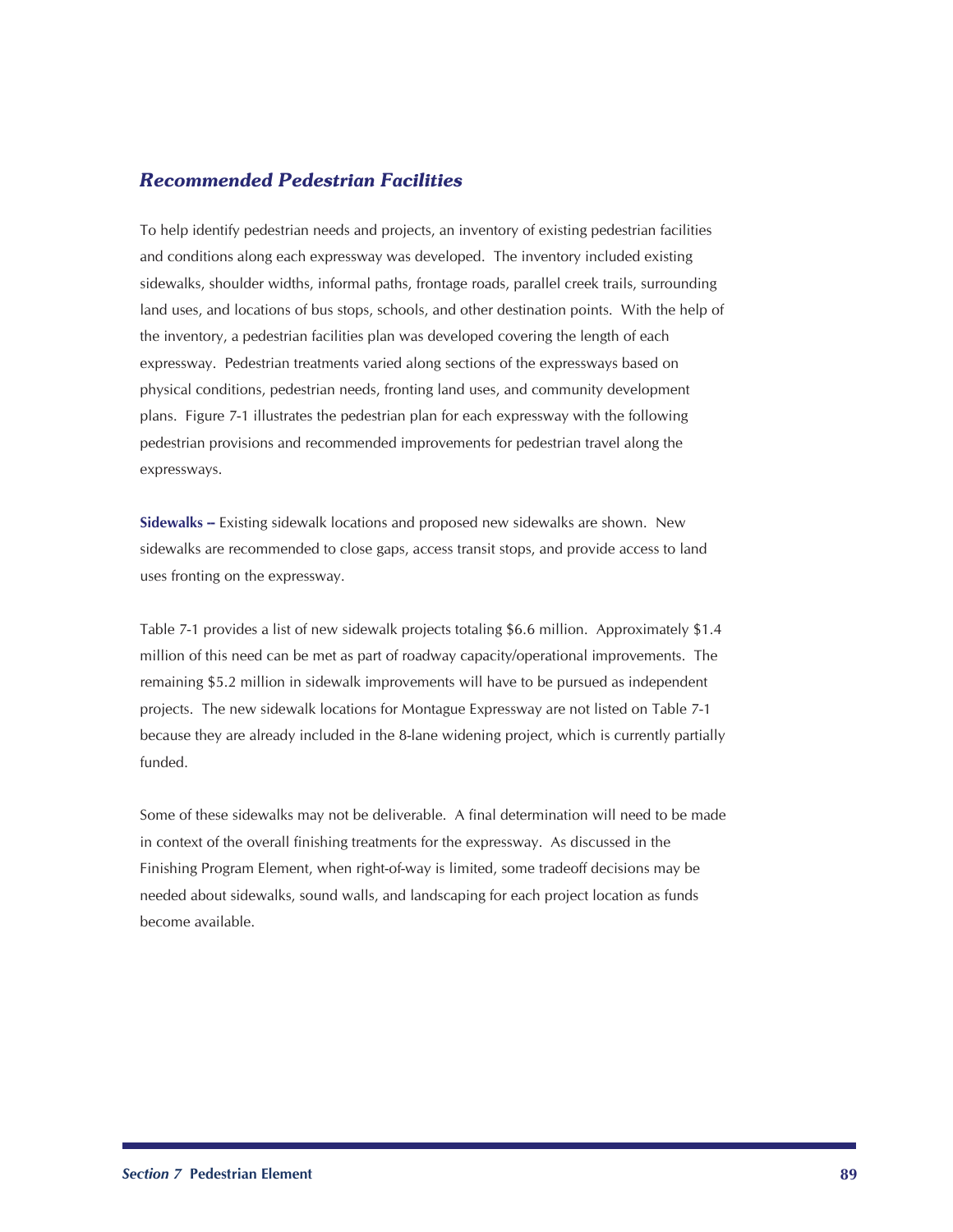

Parallel Street or Path -- Where convenient parallel streets or paths (e.g., frontage roads and creek trails) are available, they are shown as the preferred pedestrian route along the expressway. In some cases, a sidewalk is provided to access a bus stop on the expressway, but the parallel facility is shown for through travel.

Improvements to parallel streets and trails are not listed as part of the expressway program since they are outside the expressways' right-of-way and under other agencies' jurisdiction. The list of expressway sidewalk improvements does include improving connections to parallel facilities. In addition, approximately \$0.2 million for expressway signage directing pedestrians to the parallel paths is included in the expressway pedestrian program.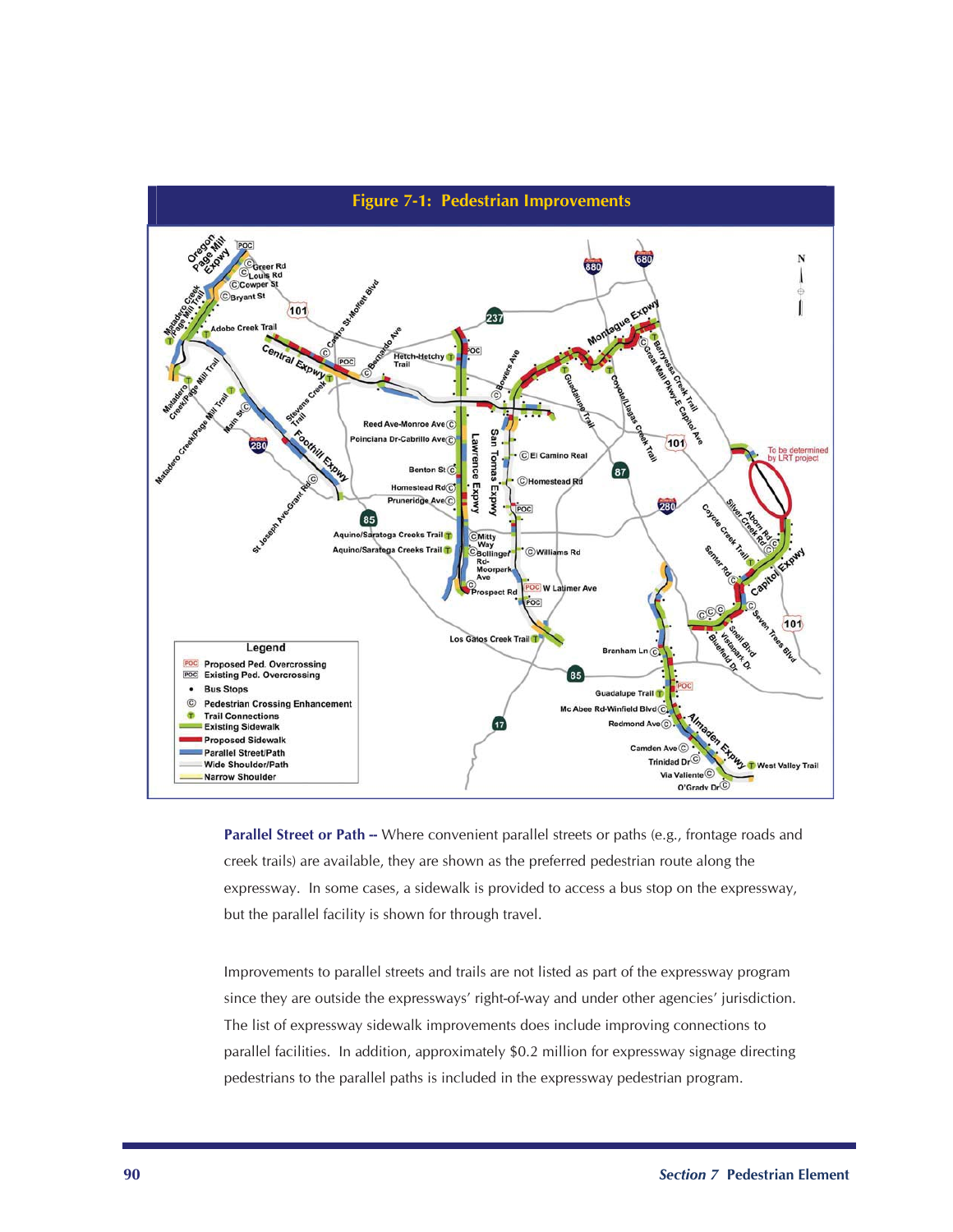| <b>Table 7-1: New Sidewalks</b> |                                                                            |                                           |                    |                                 |
|---------------------------------|----------------------------------------------------------------------------|-------------------------------------------|--------------------|---------------------------------|
| Expressway                      | Location                                                                   | <b>Project Need</b>                       | Cost<br>(millions) | Potential<br>Implementation (1) |
|                                 | NW quadrant at Camden                                                      | Gap closure                               | \$0.08             | Tier 1C roadway project         |
|                                 | NE of Redmond                                                              | Gap closure                               | \$0.15             |                                 |
|                                 | NE of McAbee                                                               | Gap closure                               | \$0.08             |                                 |
| Almaden                         | NE of Coleman                                                              | Gap closure                               | \$0.23             | Tier 1A roadway project         |
|                                 | NE of Via Monte                                                            | Gap closure                               | \$0.15             | Tier 1A roadway project         |
|                                 | SE of Cherry                                                               | Gap closure                               | \$0.16             |                                 |
|                                 | NW of Branham                                                              | Connect to parallel path                  | \$0.06             |                                 |
|                                 | NE of Koch                                                                 | Connect to parallel path                  | \$0.04             |                                 |
|                                 | Vista Park to SR 87, south<br>side                                         | Gap closure                               | \$0.41             |                                 |
|                                 | SW of Snell to SE of<br>Monterey                                           | Gap closure                               | \$0.41             |                                 |
|                                 | Seven Trees to Senter,<br>west side & SE of Senter                         | Gap closure & connect to<br>parallel path | \$0.63             |                                 |
| Capitol                         | NE of Senter to NW of<br>McLaughlin along Coyote<br>Creek Park, north side | Connect to parallel path                  | \$0.21             |                                 |
|                                 | SW of Quimby                                                               | Gap closure                               | \$0.41             |                                 |
|                                 | Capitol Ave to I-680, west<br>side                                         | Connect to parallel path                  | \$0.36             | Tier 1C roadway project         |
| Central                         | NW of Mayfield                                                             | Gap closure                               | \$0.05             |                                 |
|                                 | Moffett to Rengstorff, north<br>side                                       | Gap closure                               | \$0.90             |                                 |
|                                 | Whisman to NW of SR 85,<br>north side                                      | Neighborhood circulation                  | \$0.41             |                                 |
|                                 | NE of Mary                                                                 | Connection to bus stop and<br>businesses  | \$0.05             |                                 |
|                                 | Bowers to Oakmead, south<br>side                                           | <b>Business access</b>                    | \$0.41             | Tier 1A roadway project         |
|                                 | SW quadrant at De La Cruz                                                  | Gap closure                               | \$0.05             |                                 |
| Foothill                        | SW of Magdalena with<br>connection to Boulder<br>frontage road             | Connect to parallel path                  | \$0.05             |                                 |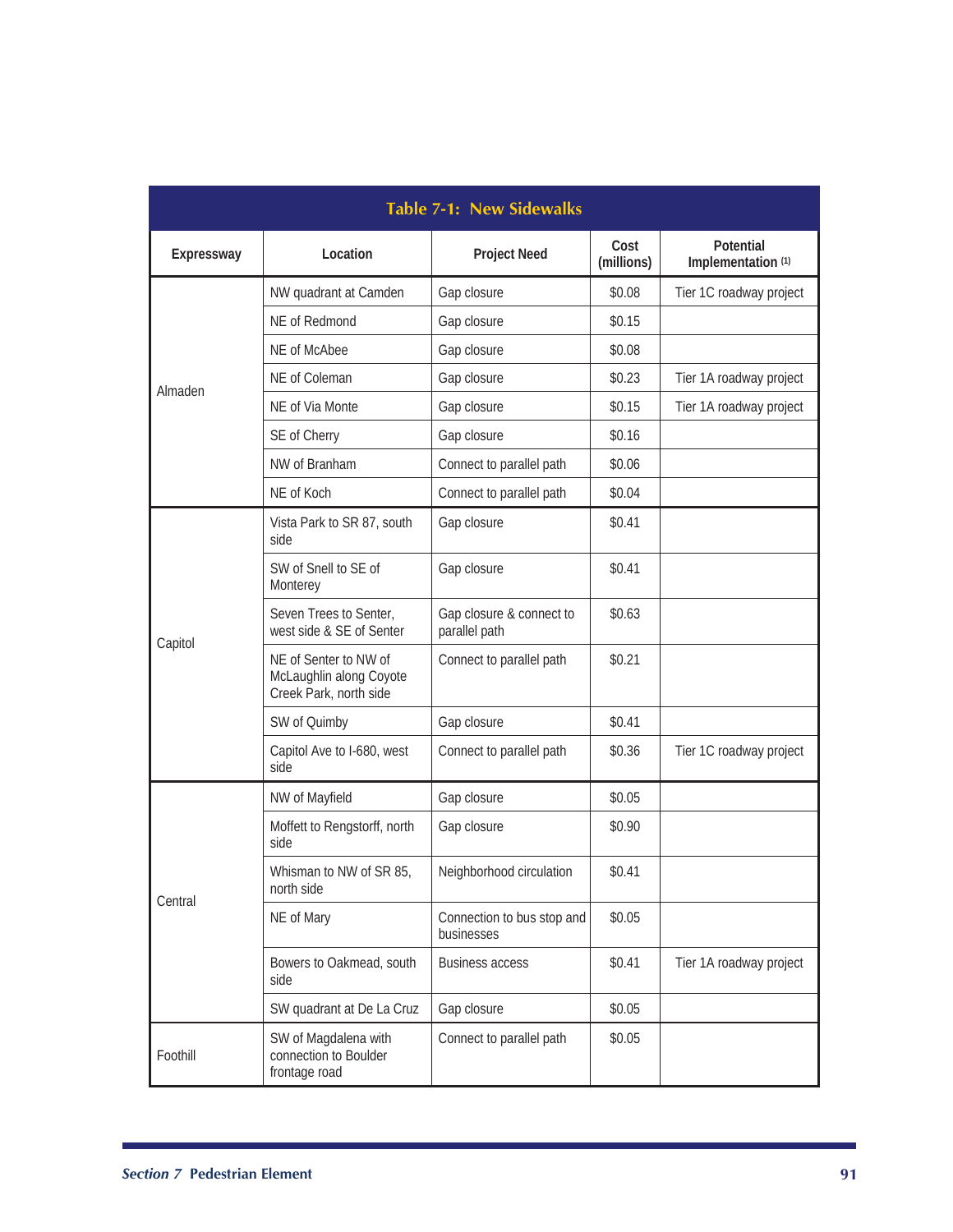| Table 7-1: New Sidewalks (continued) |                                          |                                                              |                    |                                 |
|--------------------------------------|------------------------------------------|--------------------------------------------------------------|--------------------|---------------------------------|
| Expressway                           | Location                                 | <b>Project Need</b>                                          | Cost<br>(millions) | Potential<br>Implementation (1) |
|                                      | Saratoga to Prospect, east<br>side       | Gap closure                                                  | \$0.18             | Tier 1A roadway project         |
|                                      | SE of Pruneridge                         | Connection to parallel path                                  | \$0.03             |                                 |
|                                      | North of Pruneridge, east<br>side        | Gap closure                                                  | \$0.18             |                                 |
|                                      | SW of Benton                             | Gap closure                                                  | \$0.03             | Tier 1C roadway project         |
| Lawrence                             | NW of Lakehaven                          | Connection between<br>parallel paths                         | \$0.14             |                                 |
|                                      | North of Palamos to Tasman.<br>east side | Connection between<br>parallel paths, bus stop<br>connection | \$0.25             |                                 |
|                                      | North of Elko to Caribbean,<br>east side | Neighborhood circulation                                     | $NA$ (2)           |                                 |
|                                      | SW of Stevens Creek                      | Gap closure                                                  | \$0.38             |                                 |
| San Tomas                            | NE quadrant at Pruneridge                | Bus stop connection                                          | \$0.03             |                                 |
|                                      | NW quadrant at Walsh                     | Bus stop connection                                          | \$0.08             |                                 |
|                                      |                                          | <b>Total Tier 1A</b>                                         | \$0.97             |                                 |
|                                      |                                          | Total Tier 1C                                                | \$0.47             |                                 |
|                                      |                                          | <b>Total Sidewalk Only</b>                                   | \$5.16             |                                 |
|                                      |                                          | <b>Grand Total</b>                                           | \$6.60             |                                 |

#### **Notes:**

New sidewalks for Montague Expressway are included in the 8-lane widening Baseline project.

1) Identifies which sidewalk installations are included in roadway project costs in the Capacity/Operational Improvement Element.

2) This sidewalk will require widening of the overpass at SR 237. An estimated cost is not available but could be \$5 to \$10 million. It should be noted that sidewalks are provided north of Elko along the west side over the overpass through to Caribbean Drive.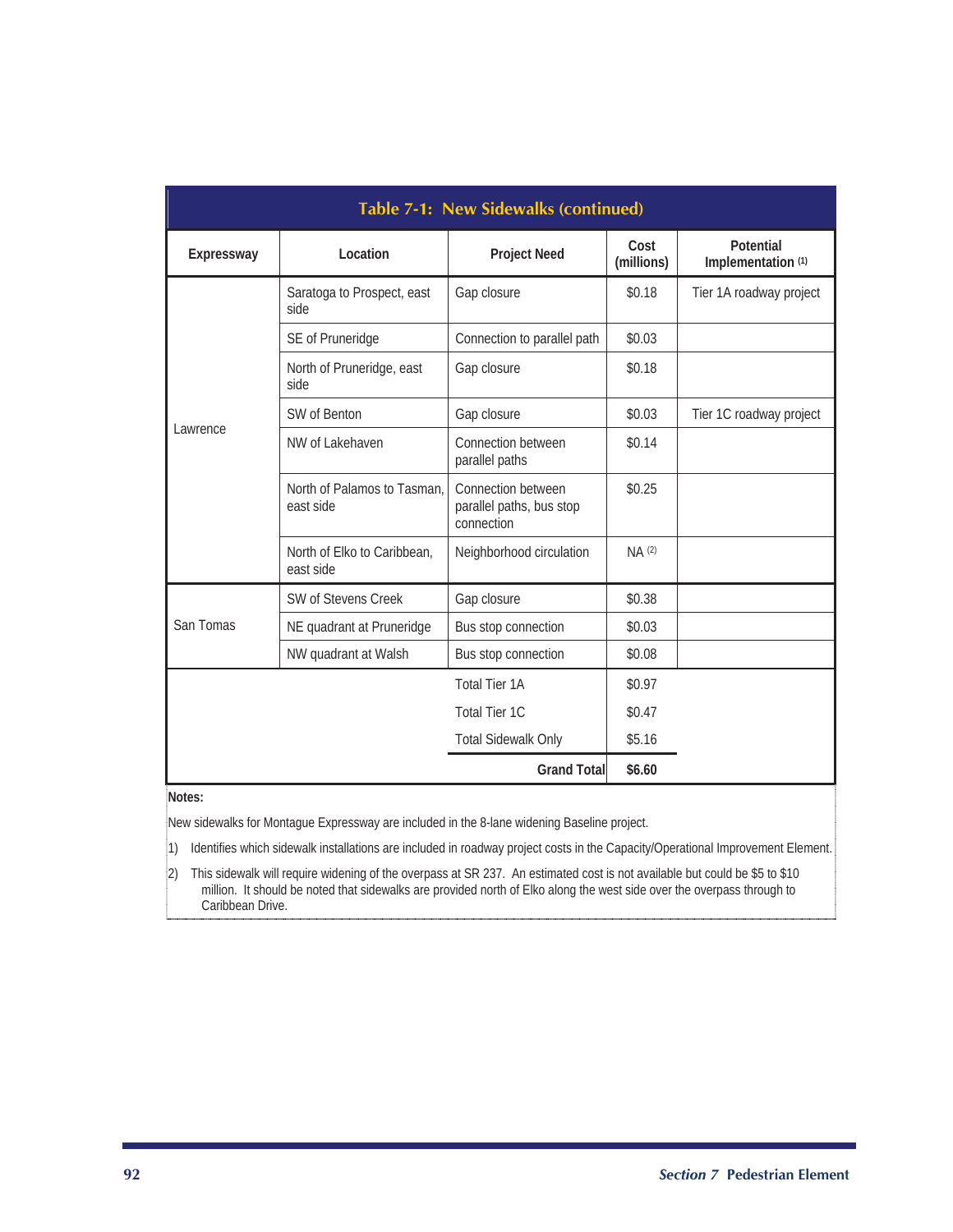Additional funding will be needed for maintenance of the signs and is accounted for in the Maintenance and Operations Element.

During the community outreach process, there was one request to provide a new parallel facility: residents near San Tomas Expressway in San Jose have requested that the open creek culvert along the west side of San Tomas (from north of Hamilton Avenue to Moorpark Avenue) be covered, landscaped, and made into a parkstrip walkway. Implementation of this request does not conflict with any of the expressway plans and the County would support efforts by the city, water district, and trails program to create the parkstrip walkway.

**Wide Shoulder or Path within Expressway Right-of-Way --** In locations where there are no sidewalks or parallel facilities and there is no major demand for pedestrian travel, these shoulder/path facilities can serve as emergency walkways and for occasional pedestrian use. No projects are recommended for these locations; however, landscaping needs to be kept trimmed back at intersection areas and along the travel way so pedestrians do not have to enter the travel lane. Landscaping maintenance costs are included in the Maintenance and Operations Element.

**Narrow Shoulder --** These areas represent gaps in the pedestrian plan for each expressway. There is no sidewalk or parallel facility and the shoulder area is narrow. In many cases, there is a pedestrian facility on the other side of the expressway and, in some cases, a more distant parallel facility is indicated. Typically, these areas represent no or low demand for pedestrian travel. No specific improvements are recommended for these "gap" locations since there is generally no immediately apparent cost-effective solution. However, the locations are noted on the map so that shoulder widening and/or adding a pedestrian facility can be pursued if an opportunity arises (e.g., future roadway improvement or new development).



### *Pedestrian Prohibition*

Pedestrians are currently prohibited along some sections of the expressways. Pedestrian prohibitions along expressways are a function of and enforceable through city police powers and, therefore, are established by city ordinances. When the County Board of Supervisors adopted the 1991 Bicycle and Pedestrian Policy, one of the policy statements was to encourage cities to repeal pedestrian prohibition ordinances, except where safe access is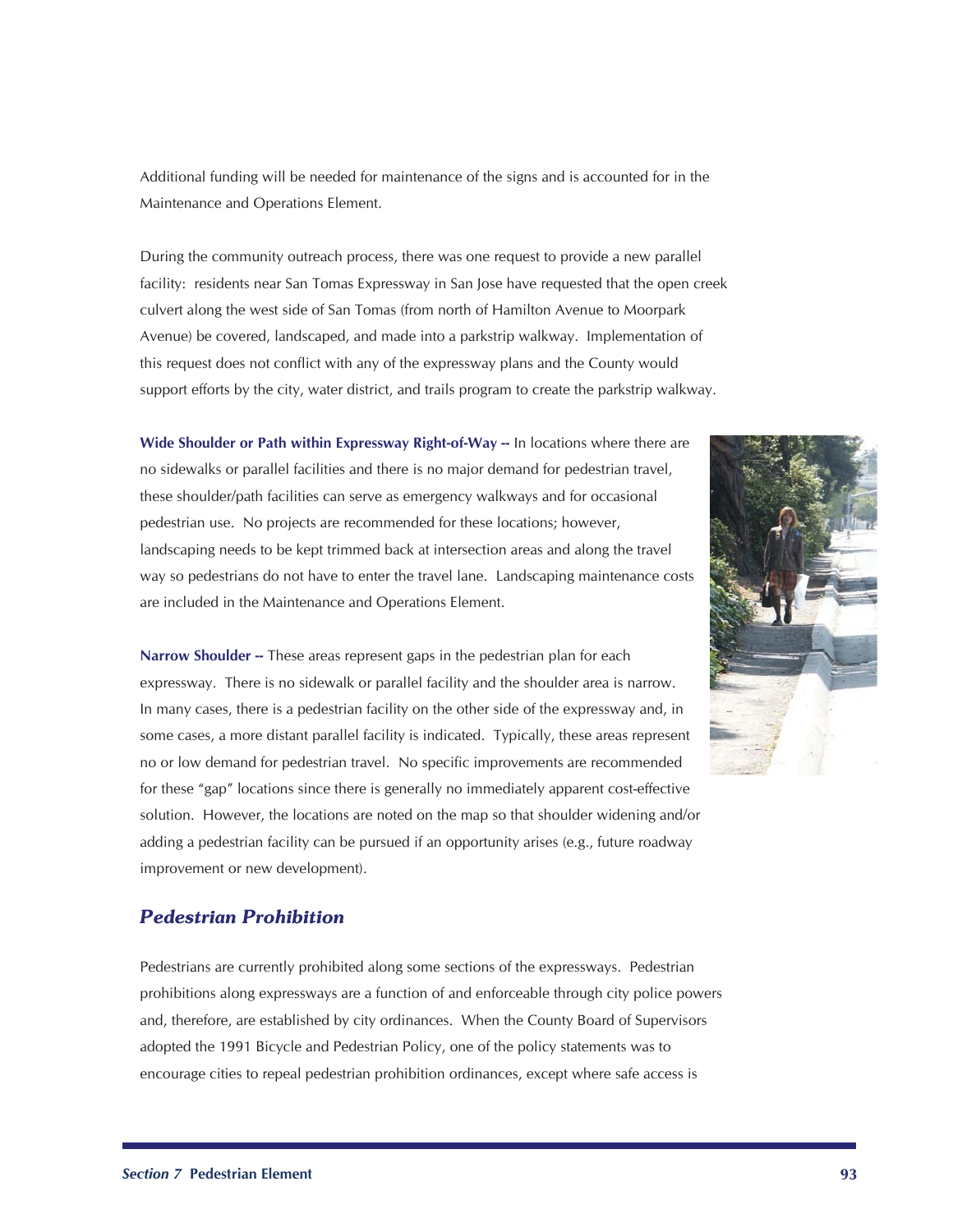impeded by obstacles that create an unsafe environment. Upon approval of the Expressway Study *Implementation Plan*, County staff will assist the cities with reviewing existing ordinances and revising them as appropriate to be legally enforceable, to reflect existing conditions, and to meet city objectives.

## Expressway Pedestrian Crossings

A key pedestrian issue for all expressways is facilitating safe pedestrian crossings, especially at high demand locations near schools, community centers, transit facilities, and trail connections. A total of 45 high demand pedestrian crossing locations have been identified through city and community comments as well as field observations (see Figure 7-1 and Table 7-2). These crossings are recommended to receive "crossing enhancement" improvements.

## *Types of Improvements*

There is a wide variety of crossing enhancement improvements that could be applied to an intersection to make it more pedestrian friendly. Much is dependent upon existing conditions at the site. Crossing enhancement concepts include:

- Eliminate free right turns at non-signalized entrances/exits by adding "Stop" or "Yield to Pedestrian" signs.
- $\triangle$  Eliminate free right turns at signalized intersections by modifying the signals and/or curb line so the right turns must stop at the signal, including removing pork chops where appropriate.
- ÷ Use signals or yield signs at interchange areas to support pedestrian crossings at ramp locations.
- $\mathcal{L}_{\mathcal{S}}$ Add pedestrian bulb-outs to shorten crossing distances.
- Ą. Use electronic signs with flashers to highlight the presence of pedestrians for motorists.
- ÷. Set pedestrian signal timing to allow enough time for crossing the full width of the expressways, especially near senior housing, senior services, or elementary schools.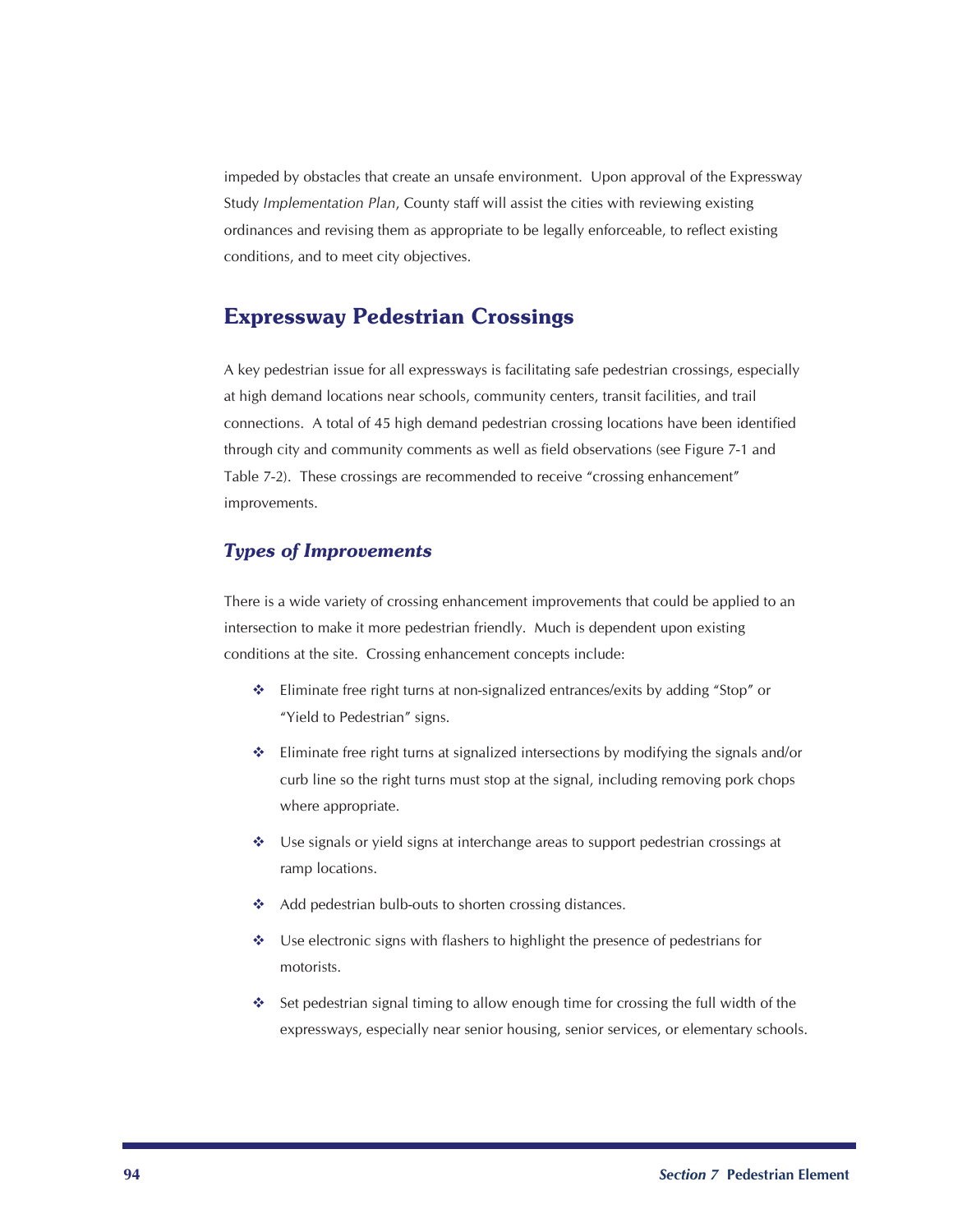| <b>Table 7-2: Pedestrian Crossing Enhancement Locations</b> |                     |                                         |                                             |
|-------------------------------------------------------------|---------------------|-----------------------------------------|---------------------------------------------|
| Expressway                                                  | Intersection        | <b>Access Needed</b>                    | Potential Implementation (1)                |
| Almaden                                                     | O'Grady/Almaden     | Trail; Bus stops; Commercial            | Tier 1C roadway project                     |
|                                                             | Via Valiente        | School: Commercial                      | Tier 2 roadway project                      |
|                                                             | Trinidad            | <b>Bus stops</b>                        | Tier 2 roadway project                      |
|                                                             | Camden              | School                                  |                                             |
|                                                             | Redmond             | Bus stops; Commercial                   |                                             |
|                                                             | McAbee/Winfield     | Bus stops; Commercial                   |                                             |
|                                                             | <b>Branham</b>      | Bus stops; Commercial                   | Tier 2 roadway project                      |
|                                                             | <b>Bluefield</b>    | <b>Bus stops</b>                        |                                             |
|                                                             | Vista Park          | Bus stops; Commercial                   |                                             |
|                                                             | Snell               | Bus stops; Commercial                   |                                             |
| Capitol                                                     | Seven Trees         | Bus stops; Commercial                   |                                             |
|                                                             | Senter              | School                                  | Tier 1C roadway project                     |
|                                                             | <b>Silver Creek</b> | Bus stops; Commercial                   | Tier 1B roadway project                     |
|                                                             | Aborn               | Bus stops; Commercial                   | Tier 1C roadway project                     |
|                                                             | Castro              | Downtown: Transit Center                |                                             |
|                                                             | Bernardo            | Commercial                              |                                             |
| Central                                                     | Mary                | Neighborhood circulation;<br>Commercial | Tier 2 roadway project                      |
|                                                             | <b>Bowers</b>       | Commercial                              | Tier 1A roadway project                     |
| Foothill                                                    | Main/Burke          | Downtown: Park                          |                                             |
|                                                             | El Monte            | School                                  | Funded by Measure B Sales Tax<br>Program    |
|                                                             | Magdalena/Springer  | School; Commercial                      | Funded by Safe Routes to Schools<br>Program |
|                                                             | St Joseph/Grant     | School                                  |                                             |
|                                                             | Vineyard/Homestead  | School; Commercial                      | Funded by Measure B Sales Tax<br>Program    |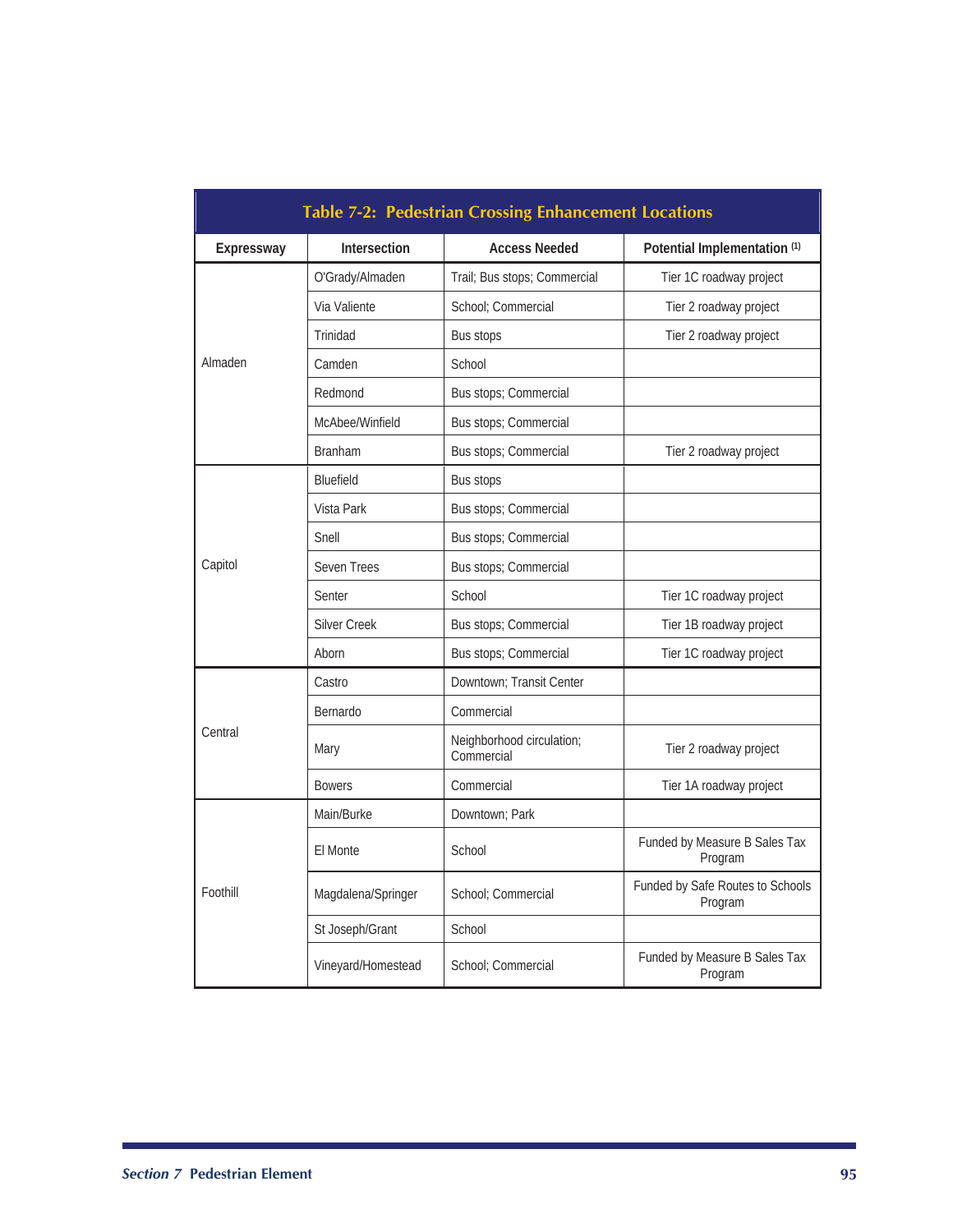| Expressway       | Intersection      | <b>Access Needed</b>     | Potential Implementation (1) |
|------------------|-------------------|--------------------------|------------------------------|
| Lawrence         | Prospect          | School; Trail            | Tier 1C roadway project      |
|                  | Moorpark          | School; Trail            | Tier 1A roadway project      |
|                  | Mitty             | School; Trail            | Tier 1A roadway project      |
|                  | Pruneridge        | Bus stops; Commercial    |                              |
|                  | Homestead         | Commercial               | Tier 1C roadway project      |
|                  | Benton            | Commercial               | Tier 1C roadway project      |
|                  | Cabrillo          | Schools (3); Commercial  |                              |
|                  | Reed/Monroe       | School; Commercial       | Tier 1B roadway project      |
|                  | Sandia/Lakehaven  | Neighborhood circulation |                              |
|                  | Tasman            | Light Rail Station       | Tier 2 roadway project       |
|                  | North First       | Light Rail Station       | Tier 1A roadway project      |
| Montague         | <b>Great Mall</b> | <b>Transit Center</b>    | Tier 1A roadway project      |
|                  | El Camino         | Commercial               | Tier 2 roadway project       |
| Oregon-Page Mill | <b>Bryant</b>     | Neighborhood circulation | Tier 1A roadway project      |
|                  | Cowper            | Neighborhood circulation | Tier 1A roadway project      |
|                  | Middlefield       | Neighborhood circulation | Tier 1A roadway project      |
|                  | Louis             | Neighborhood circulation | Tier 1A roadway project      |
|                  | Greer             | Neighborhood circulation | Tier 1A roadway project      |
| San Tomas        | Williams          | School; Bus stops        | Tier 1A roadway project      |
|                  | Homestead         | School; Bus stops        | Tier 1A roadway project      |
|                  | El Camino Real    | Commercial               | Tier 1A roadway project      |
|                  | Cabrillo          | School; Bus stops        |                              |

1) Several pedestrian crossing enhancement locations are part of roadway improvement projects.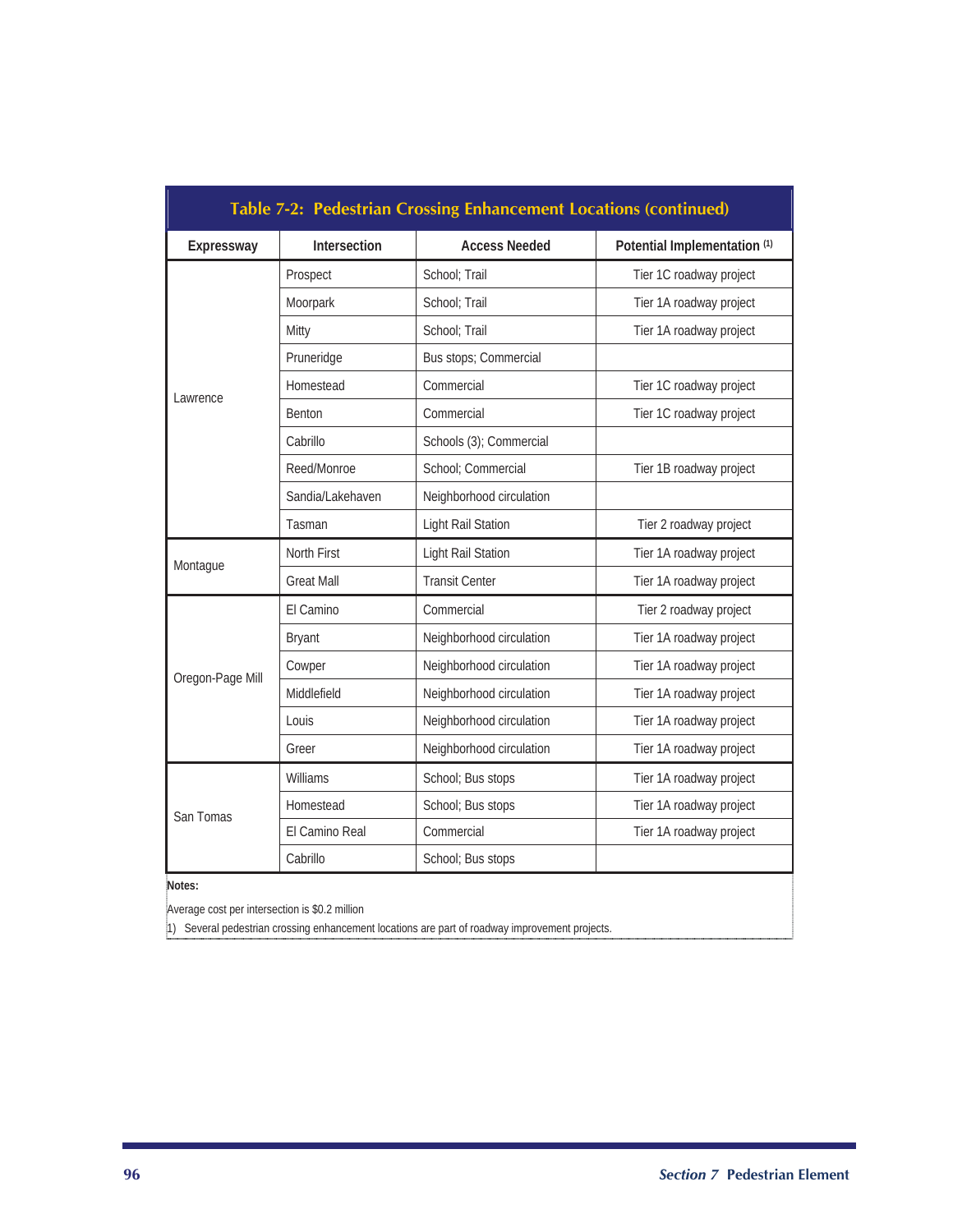Install pedestrian countdown timers to inform pedestrians of the time remaining to cross the street. A.

 $\mathcal{L}_{\mathcal{P}}$ 



where the median is wide enough to provide safe refuge for the pedestrian.

◆ Use high-visibility crosswalk striping.

Install median signal push buttons

- 壘 Install signs to advise pedestrians to keep a clear distance from the curb while waiting to cross.
- $\mathcal{L}_{\mathcal{S}}$ Install pedestrian ramps on the corners of the intersection.

The effectiveness of various types of crossing enhancements in improving pedestrian safety is continuously being studied and evaluated throughout the United States and other countries. Some of the concepts listed above are experimental in nature (e.g., electronic signs with flashers to notify motorists of pedestrian presence) and the effectiveness of others are being evaluated (e.g., high-visibility crosswalks and pedestrian countdown timers). The list of pedestrian crossing enhancement concepts will be updated as needed to reflect the latest studies and the most effective improvements.

The exact improvements for each intersection must be determined on a case-by-case basis. As funds become available, the intersections will be studied to determine which types of improvements and strategies are needed. City involvement and community outreach will be included in the decisions of types of improvements to make.

### *Improvement Costs*

The costs for these improvements can range from less than \$0.05 million to \$0.3 million per intersection. The average cost is assumed to be \$0.2 million since many of the identified locations need the more expensive intersection reconfiguration treatments. With 42 intersections listed as unfunded for crossing enhancements, the total cost estimate would be \$8.4 million if all projects were pursued independent of roadway improvements. Twentyseven of these intersections, however, are within the project limits of recommended capacity/operational roadway improvements, leaving 15 intersections (totaling \$3.0 million) to implement as stand-alone projects.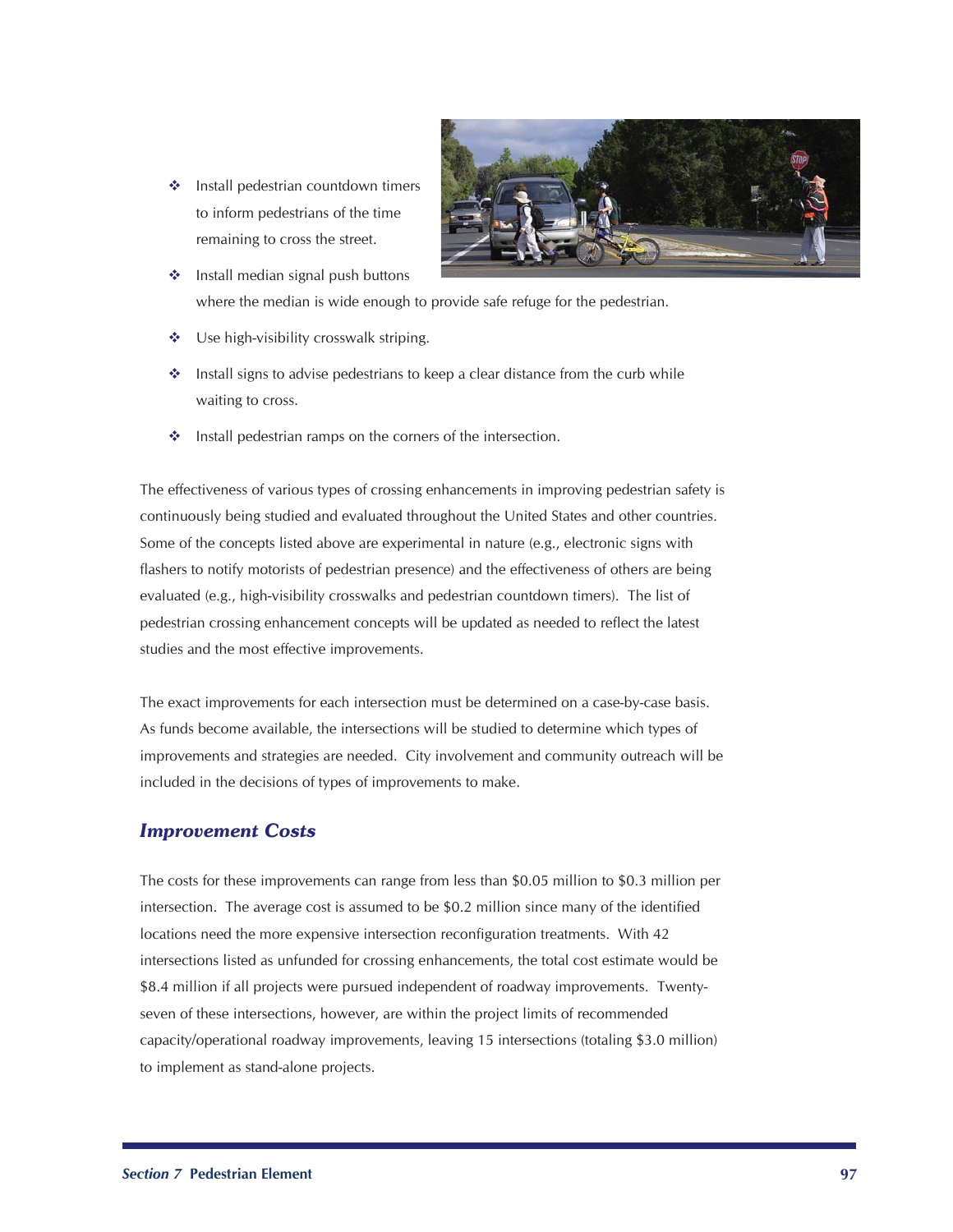Generally, those intersections needing curb line reconstruction or relocation of signals should be done as part of roadway improvement projects, when possible. If the crossing improvement is funded in advance of the roadway project, the improvements made must be consistent with the final plans for the roadway.

There are also additional maintenance costs associated for the improvement concepts involving electronic signage and new signal equipment. Implementation of these projects can only occur if there is adequate funding for the ongoing maintenance and operations.

## *Pedestrian Overcrossing (POC) Structures*

Pedestrian overcrossings (POCs) are typically recommended to facilitate mid-block crossings of the expressways where high demand exists and the nearest signalized intersection is too far away for convenient pedestrian use. New POCs cost approximately \$4 million each. Figure 7-1 indicates the locations of existing POCs and the following two recommended POCs:

- $\triangleleft$  Almaden Expressway near Coleman Road to connect trails and provide access to the Almaden light rail station.
- San Tomas Expressway near Latimer Avenue in Campbell to connect various community facilities separated by the expressway.